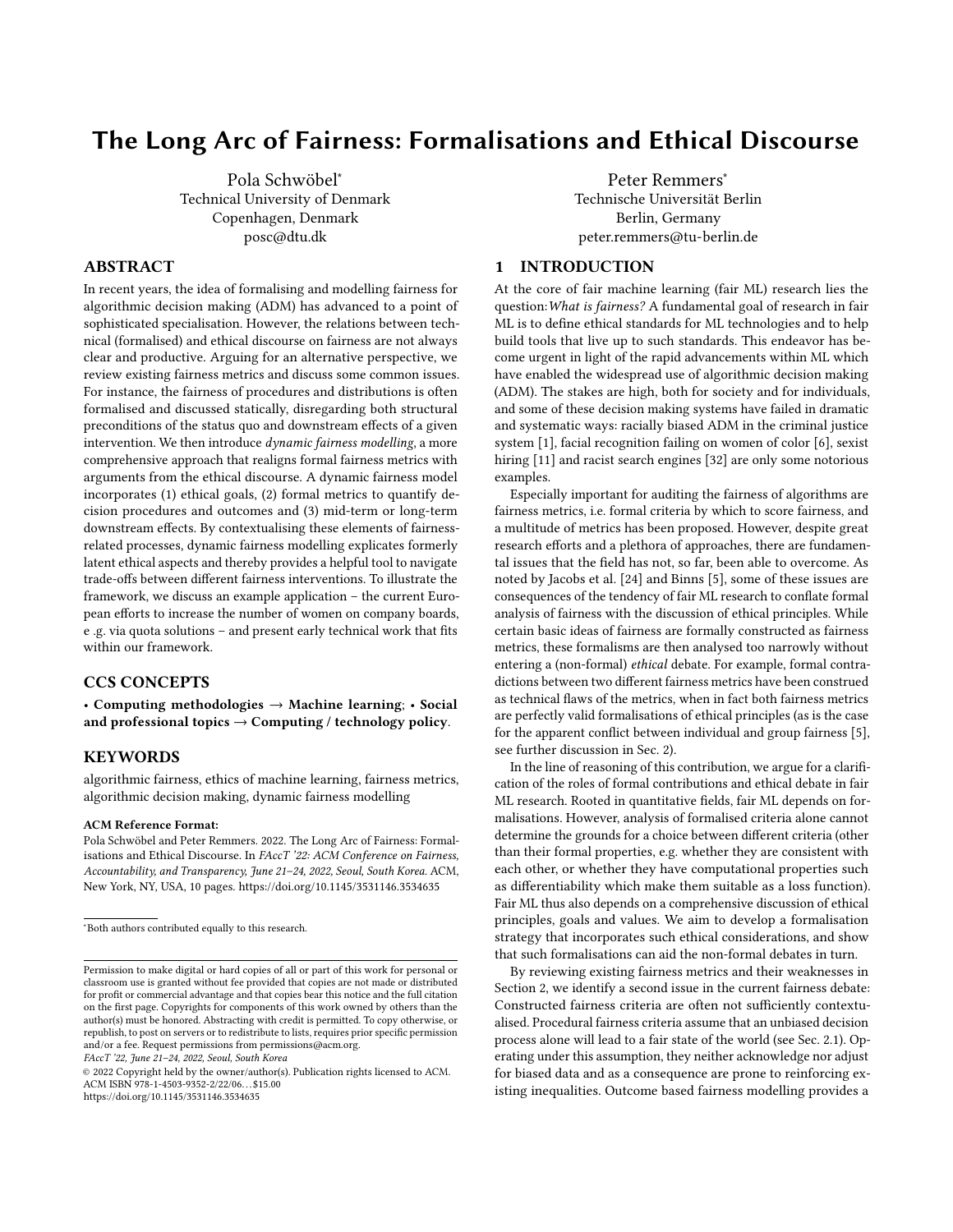more promising approach, however, the standard outcome based metrics usually fail to capture ethically relevant structural differences between groups (see Sec. [2.2\)](#page-2-0). That is, they do not investigate how a certain outcome distribution arose, or the long-term effects of intervening in such a distribution.

In contrast, we argue that we should optimistically demand of fair ML exactly this: It should be thought of as a tool to intervene in the status quo and improve conditions for the previously disadvantaged. The transformation of established bureaucratic procedures towards automation-based processes offers historically unique opportunities for a reevaluation and restructuring of society. Such transformation holds the promise of improving structural conditions for historically disadvantaged groups and individuals via access to, for example, better jobs, wealth and education. In this context, a fairness intervention is a procedure that is specifically designed to address and intervene into pre-existing discrimination. A well-known general example for this strategy is the practice of positive (or 'affirmative') action. In contrast to the paradigm of 'blind' decision-making that intentionally excludes certain protected features from the process, respective decisions explicitly take demographic differences into account in order to counteract historic forces of discrimination. We call this motive for fair ML interventional.

With this context we will introduce a framework we call *dynam*ical fairness modelling in Section [3.](#page-4-0) Dynamical fairness modelling, we argue, helps bridging the gap between (un-)fairness in the world (the ethical discourse) and formalisations (the formal discourse). It does so because it requires the following steps: It forces the decision maker to explicate their long term goals in ethical terms (as opposed to the merely implicit ethical dimension of a predominantly technical choice), their formalisation as well as the expected long-term effects of any suggested interventions. Rather than evaluating fairness interventions statically and in isolation, dynamic fairness modelling prompts the decision maker to reflect on, model and evaluate the downstream effects of any chosen decision policy – according to the interventional perspective. To illustrate this framework, we will discuss a conceptual as well as a computational example. After reviewing some existing technical work in the direction we propose, we will conclude by returning to a more philosophical treatment in Section [4](#page-8-4) where we will also discuss limitations.

# <span id="page-1-0"></span>2 PROCEDURAL AND OUTCOME-BASED FAIRNESS METRICS

In this section, we briefly present and discuss some technical approaches that are prominent in the debates on fair ML, although we do not claim to give an exhaustive overview. The approaches can be categorised as procedural and outcome-based criteria of fairness, roughly following the distinction between pure procedural justice and perfect procedural justice as introduced by Rawls ([\[35\]](#page-9-3) p. 74-75). We will demonstrate how discussions of 'static' formal metrics lead to issues that can be addressed by incorporating further context that is initially not present in the existing formalised criteria. We will eventually arrive at a contextualised modelling approach, dynamical fairness modelling, in Section [3.](#page-4-0)

#### <span id="page-1-1"></span>2.1 Procedural Criteria

Procedural fairness is determined by criteria that refer to the process of a decision (as opposed to the outcome of a decision). Procedural fairness criteria may follow the ethical principle to treat everyone equally in a decision process, independently of any specific attributes.<sup>[1](#page-1-2)</sup> On the other hand, decision making procedures are unfair if they follow principles that are themselves ethically unacceptable, independently of the outcome. Specifically, considering given histories and structures of discrimination, it may be ethically unacceptable to base a decision on certain sensitive attributes, for example using attributes like race or gender in the context of hiring. The so-called 'blindness' approach to anti-discrimination as formalised in the 'fairness through unawareness' criterion constructs a decision procedure that is supposed to be fair by simply not considering any such protected attributes [\[18\]](#page-9-4).<sup>[2](#page-1-3)</sup> For example, the principle of 'color blindness' refers to racial categories: 'Generally, color blindness minimises the use and significance of racial group membership and suggests that race should not and does not matter.' ([\[34\]](#page-9-5), p. 200).

Why procedural criteria fail: They neither acknowledge nor adjust for biased data. There are fundamental problems with this approach to anti-discrimination. Although the procedural constraints of the 'blindness' approach might be effective in preventing direct (i.e. explicit) discrimination, other variables can act as proxies for protected attributes. In this case, there is information flowing from the protected attribute A to the outcome even if the category of A is not explicitly used by the model. This happens because structural discrimination is statistically effective in many ways: It correlates protected attributes like race or gender to geographic residence, socioeconomic status, education, medical records, family background, criminal records and other attributes. Consequently, if there is discrimination, its effects are very likely manifest in data. And if the data that correlates to protected attributes is used in a decision making procedure, the process may be as discriminating as if the protected attributes were explicitly used in the first place.

This problem is exacerbated in ML-based ADM. Machine learning works by extracting patterns from large amounts of historical data by statistical inference, referred to as 'training the model', and then using these patterns to determine decisions. Considering this fundamental mechanism by which ML works, it becomes clear that ML can never be better than the data used to train it. We can at best hope that the algorithm perfectly captures the information we have presented it with. But if we train an algorithm on biased training data, it will reflect such biases.

For this reason, the principle of non-discrimination as 'exclusion of protected attributes' is a formal criterion that does neither acknowledge nor adjust biased data. At best, a decision procedure realises equal chances and opportunities for everyone affected. At worst, a procedure mirrors data bias and proliferates discrimination. In this case, a 'blind' decision procedure reproduces a given

<span id="page-1-2"></span> $^{\rm 1}$  According to the ethical goal of 'equal treatment', sufficiently random decisions may be considered fair insofar as probabilities are equal for everyone (cf. [\[10\]](#page-8-5) for an interesting discussion of the (un-)fairness of random decisions.).

<span id="page-1-3"></span> $2$ Protected attributes are features such as religious affiliation, age or sexual orientation that are 'protected' by law of many countries. Individuals cannot be discriminated against based on such attributes for example in the context of hiring (e.g. US Civil Rights Act Title VII) or housing (e.g. US Fair Housing Act).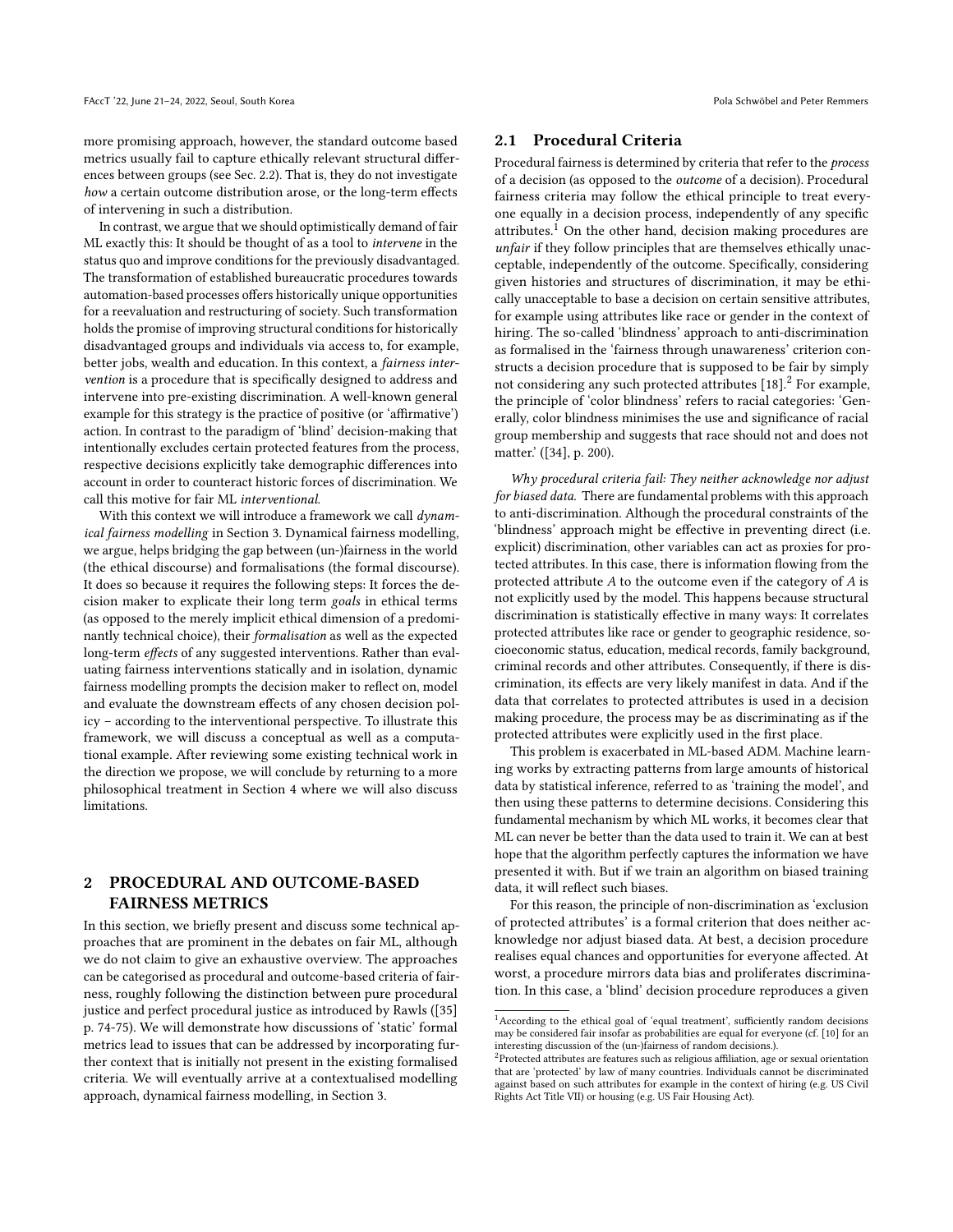distribution of capabilities and opportunities that was unfair in the first place.

Possible solutions. To deal with the issue of proxies, we might try to somehow 'filter' the data used in the process in a more elaborate way. An example for this approach works by identifying which data (other than the data that explicitly refers to the protected attributes) should or should not be used by a decision making algorithm. For example, Grgić-Hlača et al. [\[21\]](#page-9-6) propose an approach based on surveying users about whether any feature should be used in a fair decision making process. On the other hand, not all features that correlate with the protected attribute might be unacceptable for ethical decision-making: For example, a job might require the applicant to hold an engineering degree; and holding such a degree is positively correlated with being male in many countries. As a consequence, less women and non-binary individuals<sup>[3](#page-2-1)</sup> might be hired without the gender attribute being used in a discriminatory way. In other words, only causal relations between protected attributes and decision outcomes are problematic in terms of fairness, and only those need to be corrected for. This idea is explored in causal fairness approaches (e.g. [\[8,](#page-8-6) [29,](#page-9-7) [30\]](#page-9-8)). While such approaches provide elegant solutions where causal data is available (i.e. where we know the reason why a certain situation came about), there is a reason why modelling is usually done in the observational sense, based on correlation rather than causation: It is in most cases difficult, if not unfeasible, to model the full causal process leading to a certain feature distribution; e.g. the cultural and historic reasons for women and non-binary individuals not to choose undergraduate degrees in engineering in the first place remain unexamined.

Instead, we can acknowledge present and historic discrimination that result in biased data and work towards ways to address them. A fairness intervention should be thought of as a procedure that is specifically designed to address and intervene into pre-existing discrimination. Corresponding to this interventional perspective, we argue for dynamical fairness modelling which we will introduce in Sec. [3.](#page-4-0)

#### <span id="page-2-0"></span>2.2 Outcome-based criteria

The above considerations and further examples from the literature on bias and fairness suggest that we should eventually judge the fairness of the procedure by its outcome. While a certain procedure may seem completely unbiased and non-discriminating by itself, it may appear differently when we look at its outcomes [\[37\]](#page-9-9). Perhaps we find out that although a seemingly fair decision procedure carefully precludes sensitive data, it still leads to an apparently unfair distribution of opportunities and goods. Consequently, decision procedures that incorporate potentially biased data should be evaluated by looking at the outcomes. Outcomes can be measured in terms of the distribution of goods, e.g. resources and material goods, but also opportunities, capabilities and well-being. Fairness then correlates to the ethical acceptability of a certain outcome. The ethical goal of a respective fairness intervention could be an equal distribution of

goods or, alternatively, a distribution that is proportional to a certain merit. In this setting, an algorithm's fairness can be evaluated by reference to the distribution of outcomes it produces, i.e. the state of a world in which decisions were made according to the algorithm's predictions or recommendations. Generally, outcome-based approaches are suited to bypass the previously mentioned blind spot of procedural fairness, because an evaluation of outcomes is based on criteria of fairness that are to some extent detached from the bias of the original data. For this reason, these approaches seem to be motivated by the idea of controlling potential unfairness by actively neutralizing certain biases (although the interventional stance will turn out to be a more adequate point of view).

Group fairness metrics. Early contributions to algorithmic fairness propose outcome-based criteria such as demographic parity [\[7\]](#page-8-7) or equality of opportunity [\[22\]](#page-9-10) (see Table [1](#page-3-0) for formalisations of these and other metrics). Applied to the example of hiring and gender, demographic parity corresponds to hiring the same proportion of male and female candidates. Equality of opportunity requires hiring at the same proportions conditioned on the candidates' qualifications. In our example, qualified male and female applicants should be hired at the same rates. The difference between demographic parity and equality of opportunity becomes apparent when considering the case of unequal qualification rates between the genders. If indeed more qualified men apply, the latter criteria allows for differences in hiring rates, where the first does not. Because the protected attribute is usually thought to encode the membership to a demographic group (gender, race, etc.), criteria based on such attributes are summarised under the term group fairness.

Individual fairness metrics. Seemingly in contrast to group fairness are so-called individual fairness metrics. According to individual fairness, a decision is fair if similar individuals are treated the same way, or, in terms of Aristotle's account of justice, that similar cases are treated alike. In our example of hiring, to satisfy individual fairness, equally qualified candidates should either both be hired or not hired, regardless of which group they are categorised in. Much effort in technical work on fair ML focuses on evaluating different fairness metrics against each other, and proving various incompatibility statements [\[9,](#page-8-8) [13\]](#page-9-11). Formally, apart from very specific cases, group fairness and individual fairness can not be satisfied simultaneously. If the underlying distribution of features is different between demographic groups, we cannot obtain demographic parity while at the same time treating individuals from both groups the same. In order to achieve demographic parity, we need to allow for preferential treatment of the less qualified group. Binns [\[5\]](#page-8-3) resolves this conflict by pointing to the shared underlying ethical goal of both individual and group fairness; we briefly discuss his work below.

Why outcome-based criteria fail: They do not acknowledge structural differences between groups. Individual fairness requires a measure for similarity; mathematically speaking, we need a metric to define the distance of individuals  $x$  and  $y$  in the input space (assume that  $x$  belongs to protected group  $X$  and  $y$  to  $Y$ , respectively). In the hiring example, the metric would be defined in terms of some qualification score, and would typically ignore protected attributes when determining similarity. Proceeding in this way, one

<span id="page-2-1"></span><sup>&</sup>lt;sup>3</sup>Like much of the existing fair ML literature that we build on, we acknowledge the use of overly simplistic categories and false binaries in this work. We view efforts towards inclusive categories and intersectionality as absolutely necessary, and as an orthogonal research direction to static vs. dynamical fairness modelling which is the focus here.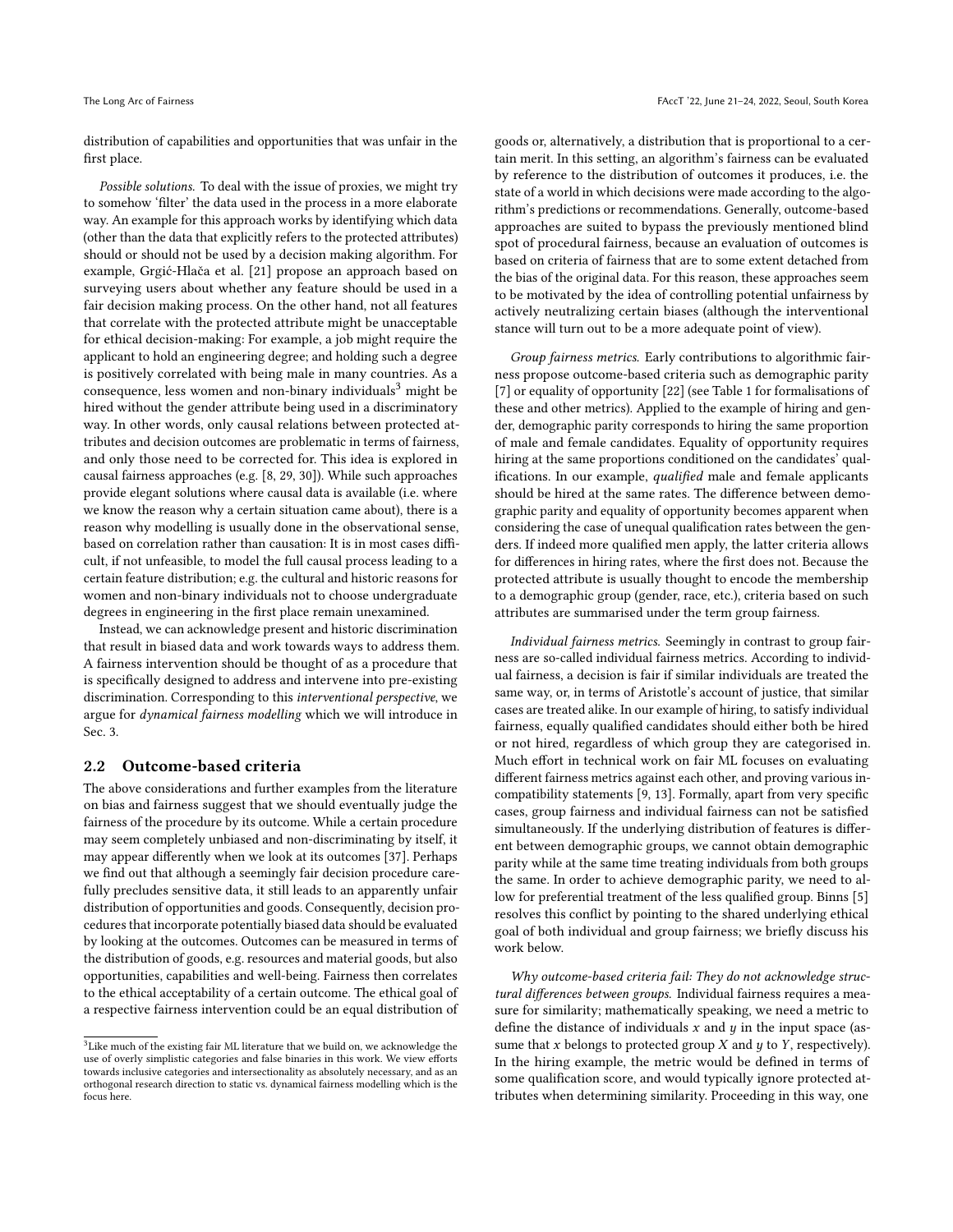<span id="page-3-0"></span>

|              | <b>Fairness principle</b>                   | Fairness metric (name)                   | <b>Definition</b>                                |
|--------------|---------------------------------------------|------------------------------------------|--------------------------------------------------|
| Fair process | 'Blindness': Protected attribute should not | Fairness through Unawareness             | Protected attributes are not explicitly          |
|              | be used in the decision.                    |                                          | when making predictions [18],                    |
|              |                                             |                                          | $F(X, A) = F(X)$ .                               |
|              | Protected attribute should not cause the    | Counterfactual Fairness [30]             | $p(F do(A = 0)) = p(F do(A = 1)),$               |
|              | decision.                                   |                                          | $do(\cdot)$ is the do-operator which denotes an  |
|              |                                             |                                          | intervention on the protected attribute.         |
|              |                                             | (Un-)Resolved Discrimination, Proxy Dis- | Causal paths between ethically relevant          |
|              |                                             | crimination [29]                         | variables and outcome are (un-)blocked,          |
|              |                                             |                                          | see [29].                                        |
|              | No subjective discrimination: Qualified     | (Formal) Equal Opportunity [22]          | $p(F A=0, Y=1) = p(F A=1, Y=1)$                  |
| outcome      | people should be equally likely to obtain   |                                          |                                                  |
|              | the job/mortgage/etc. across groups.        |                                          |                                                  |
|              | In addition: Unqualified people should      | Equalised Odds [22]                      | $p(F A = 0, Y = y) = p(F A = 1, Y = y)$ for      |
|              | also be equally likely to not get the       |                                          | $y \in \{0, 1\}$                                 |
| Fair         | job/mortgage/etc. across groups.            |                                          |                                                  |
|              | Equal representation, diversity             | Demographic Parity                       | $p(F A = 0) = p(F A = 1)$                        |
|              | 'Treat like cases alike' (Aristotle)        | <b>Individual Fairness</b>               | $D(F(x_1), F(x_2)) \leq d(x_1, x_2)$ for D and d |
|              |                                             |                                          | distance functions in the output and input       |
|              |                                             |                                          | space.                                           |

Table 1: Some fairness principles and their formalisations; for the relationship between fairness principles and ethical goals see Sec. [3.](#page-4-0) In the right column the notation is as follows. F: the predictor (with slight abuse of notation, this can refer to both a single function as well as a distribution of outcomes, i.e. we do not properly distinguish here between deterministic and probabilistic algorithms), X: the (distribution of) features, A: a protected attribute (e.g. gender or race), Y: the (distribution of) true labels (e.g. whether someone is qualified for the job/mortgage/etc.).

implicitly decides that belonging to group  $X$  or  $Y$  is ethically irrelevant for the decision at hand, following the principle of 'blindness' as described in Sec. [2.1.](#page-1-1) But from the interventional perspective, this stipulation is misleading, because we are interested specifically in socio-economic, historic and structural differences between groups. Instead of merely ignoring unwanted data that correlates to protected attributes as in the 'blindness' approach, individual fairness should rather construct relevant similarities between selected attributes. A good similarity metric should reflect ethically relevant differences. $^{\bar{4}}$  $^{\bar{4}}$  $^{\bar{4}}$  Interestingly, as Binns [\[5\]](#page-8-3) shows, when using a similarity metric that accounts for ethically relevant differences between groups, individual and group fairness can become commensurable. Designing such a more holistic similarity metric is not trivial as any choice is necessarily rooted in ethical reasoning and underlying values. Indeed, we need to explicate our ethical stance: 'conflicts are not primarily the result of selecting individual or group fairness measures. Instead, they are likely to be the result of unstated conflicting moral and empirical assumptions regarding the decision-making context' ([\[5\]](#page-8-3), p. 519).

Metrics like equality of opportunity or equalised odds suffer from a similar shortcoming: They do not account for the different realities of protected groups. The two metrics define unfairness as an unfair distribution of errors, i.e. when opportunities are wrongfully denied for people of certain demographic groups. However, as Eidelson [\[15\]](#page-9-12) argues, perfectly accurate, i.e. error-free, decisions

can be unfair as well if they occur in the context of what he terms patterned inequality between groups. As an example, imagine a bank giving out loans. A lending decision is considered accurate whenever the lender can repay. Being wealthy should make it easier to pay back the loan; if the investment does not go as planned, there might be alternative income streams to alleviate the loss and pay back the bank. Thus, an algorithm which only approves loans to wealthy people will be highly accurate, as individuals from this group will likely be qualified in the sense of being able to repay. However, by employing such a decision criterion, people born into less wealthy families will never be afforded the opportunity of taking out a loan to make an investment, say, in their own business, in order to improve the economic situation for themselves. The effect is especially dire in cases where different socio-economic factors are linked (e.g. wealth and race) such that entire communities are systematically excluded from opportunity. Note that this is not a problem specific to machine learning or automation in general, but of merit-based decision making overall. As Kasy and Abebe [\[28\]](#page-9-13) state: 'under this perspective, inequality [...] is acceptable if it is justified by merit [...], no matter where the inequality [in merit] is coming from'.

Demographic parity seems specifically designed to break such patterned inequalities. It may require drastic positive action, for example approving bank loans at equal rates for men and women. But this can have negative consequences for individuals that belong to the very group that is supposed to benefit, because it ignores the unfortunate reality of the gender pay gap, women's lower wages on average, and thus their potentially lower ability for paying back

<span id="page-3-1"></span><sup>4</sup> For example, in a Rawlsian luck-egalitarian sense, a decision should correct for circumstances negatively affecting an individual's qualification score that lie outside their control.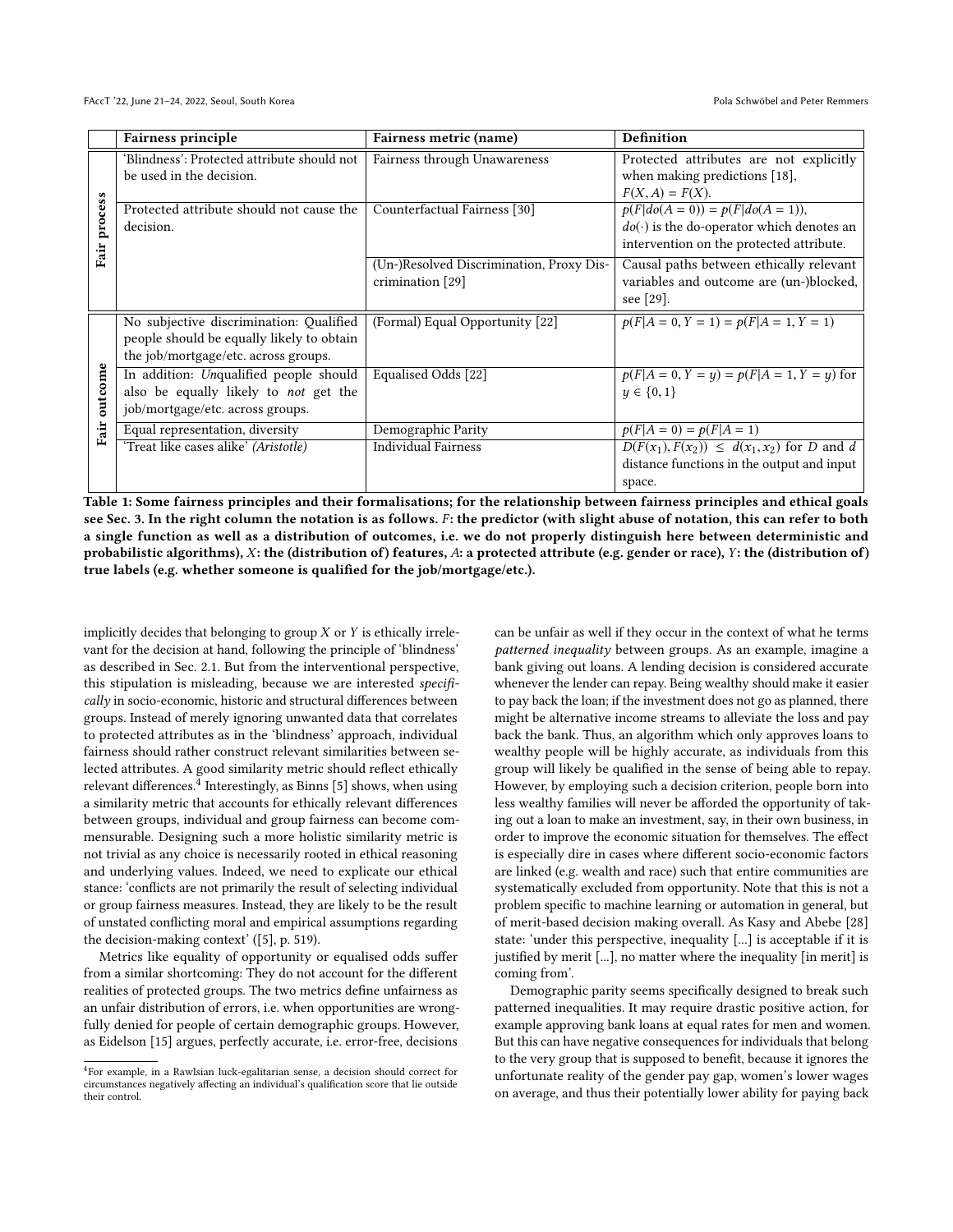a loan. Receiving a bank loan that one is unable to repay, however, leads to less financial well-being, a worse credit score and eventually being worse off than without having received the loan in the first place. This, of course, is not to say that the consequences of requiring demographic parity are always negative. More often than not it will be hugely beneficial for an individual to be afforded an opportunity. Nevertheless, the potential harms of group fairness metrics like demographic parity or equalised odds for those groups that are supposed to benefit should be reflected in the implementation of ADM.

To summarise this section, we identify two general approaches to fairness: procedural and outcome-based approaches. Procedural criteria fail to account for existing biases in data and are therefore prone to reproducing existing inequalities. Within the category of outcome-based approaches, we discuss different fairness metrics, formally divided into group fairness metrics and individual fairness metrics. Group fairness metrics entail certain risks for the groups that are supposed to benefit from them. As purely distributive criteria, group fairness metrics neither address nor explicitly control the conditions that lead to a certain distribution. For example, a distribution according to demographic parity is not in itself valuable, but only if it helps to change the social conditions that contribute to the development of strongly disparate distributions in the first place. That means that we should not only discuss fairness in terms of (static) distributions between different groups, but as a result of processes that shape and determine these distributions.

Strategy. We conclude that a process-based, i.e. dynamical modelling perspective is necessary to meaningfully reason about fairness in the interventional sense – a perspective that many existing metrics are lacking. We have also seen that existing approaches often suffer from a lack of explicitly stated ethical goals. The necessary ethical debate is sometimes conflated with and obscured by the formal debate, such as in the discourse of the apparent conflict between group and individual fairness metrics. As a consequence, we formulate the following desiderata for fairness modelling:

- (1) The ethical goals should be stated explicitly, and independently of formalisation.
- (2) Any intervention should be evaluated based on its impact towards ethical goals, i.e. whether it improves the conditions underlying disparate distributions of goods between demographic groups.

The following Section [3](#page-4-0) will develop a framework for fairness modelling according to these considerations.

#### <span id="page-4-0"></span>3 DYNAMICAL FAIRNESS MODELLING

We will now outline the implementation of the dynamical fairness modelling framework, first in a short overview (Sec. [3.1\)](#page-4-1), and then with an example. Observing a mainly US-centric debate, we will work with a European case study: gender quotas on company boards as a potential measure to reduce gender inequality in the workforce. This measure has been discussed and/or implemented in multiple European countries such as Norway, $5$  Belgium, Italy, France, Germany and the Netherlands [\[16\]](#page-9-14); California followed in

September 2018 (CA Senate Bill 826, [\[20\]](#page-9-15)). After this conceptual example (in Sec. [3.2\)](#page-5-0), we will illustrate what a computational implementation of the framework can look like. To do so, we will review existing technical approaches for dynamical fairness modelling, in particular the pivotal 2019 work by Liu et al. [\[31\]](#page-9-16) (Sec. [3.3](#page-7-0) and [3.4\)](#page-7-1).

#### <span id="page-4-1"></span>3.1 Implementing Dynamic Fairness Modelling

(1) Explicate Ethical Goals. The first element of our proposed modelling framework is an explication and discussion of the longterm goals in ethical terms, i.e. independent of possible formalisations. While these explications will likely refer to existing philosophical principles of fairness or justice, e.g. to positions like egalitarianism or equality of opportunity, what we call 'ethical goals' is meant to be more concrete and contextualized, especially with respect to the long term effects of any possible intervention. Instead, the explication of a specific ethical goal should refer to a given background of structural discrimination and inequality, ideally by incorporating the specific histories and conditions that are relevant for the context of the projected decision making system. To complement general principles, localized knowledge about racism, sexism, colonialism or classism etc. should play a role in the discussion of ethical goals. Additionally, these reflections should be very specific in terms of those local contexts that will be influenced and transformed by the development of an ADM system.

We give two brief examples for ethical goals here that will be elaborated in the rest of this section. Firstly, consider the realization of the value of diversity in the assembly of teams. A concrete manifestation of 'diversity' will depend on which groups were previously un- or underrepresented and why. For example, when reasoning about women in the workplace, it is useful to consider factors such as the traditionally higher workload for women in the home (see case study in Sec. [3.2\)](#page-5-0). Another example is an institution setting the goal to actively advance substantive equality of opportunity between demographic groups. A good fairness intervention might aim to help those that are structurally disadvantaged due to the local history and culture, not only by affording them opportunities directly but by helping them to successfully compete for those (see example in Sec. [3.3\)](#page-7-0).

(2) Formalisation. In a second step, decision makers approximate a formalisation of the previously explicated ethical goals. In a simple case, this formalisation might simply correspond to one of the existing fairness metrics. For example, as Binns [\[5\]](#page-8-3) shows convincingly, an egalitarian ethical stance could be formalised in terms of both group or individual fairness metrics. (Formal) equality of opportunity corresponds to the fairness metric of the same name. Ethical goals around diversity and equal representation can mathematically be expressed via the demographic parity metric. The ethical principle to 'treat like cases alike' which is in many contexts required by legislation can be encoded via the individual fairness metric [\[13\]](#page-9-11). Table [1](#page-3-0) contains some fairness principles and their formalisations; they are discussed in more detail in Sec. [2.](#page-1-0)

Applying existing fairness metrics in this sense is an easy way to arrive at formalisations of ethical goals; however, they should not always be expected to correlate to existing metrics as easily. As argued in the previous paragraph (1), our ethical goals usually

<span id="page-4-2"></span> ${}^{5}$  Norway is not a itself a EU member state, but has re-kindled the positive action debate across the European Union when it introduced a minimum requirement of 40% of women on all company boards of publicly listed companies as early as 2006.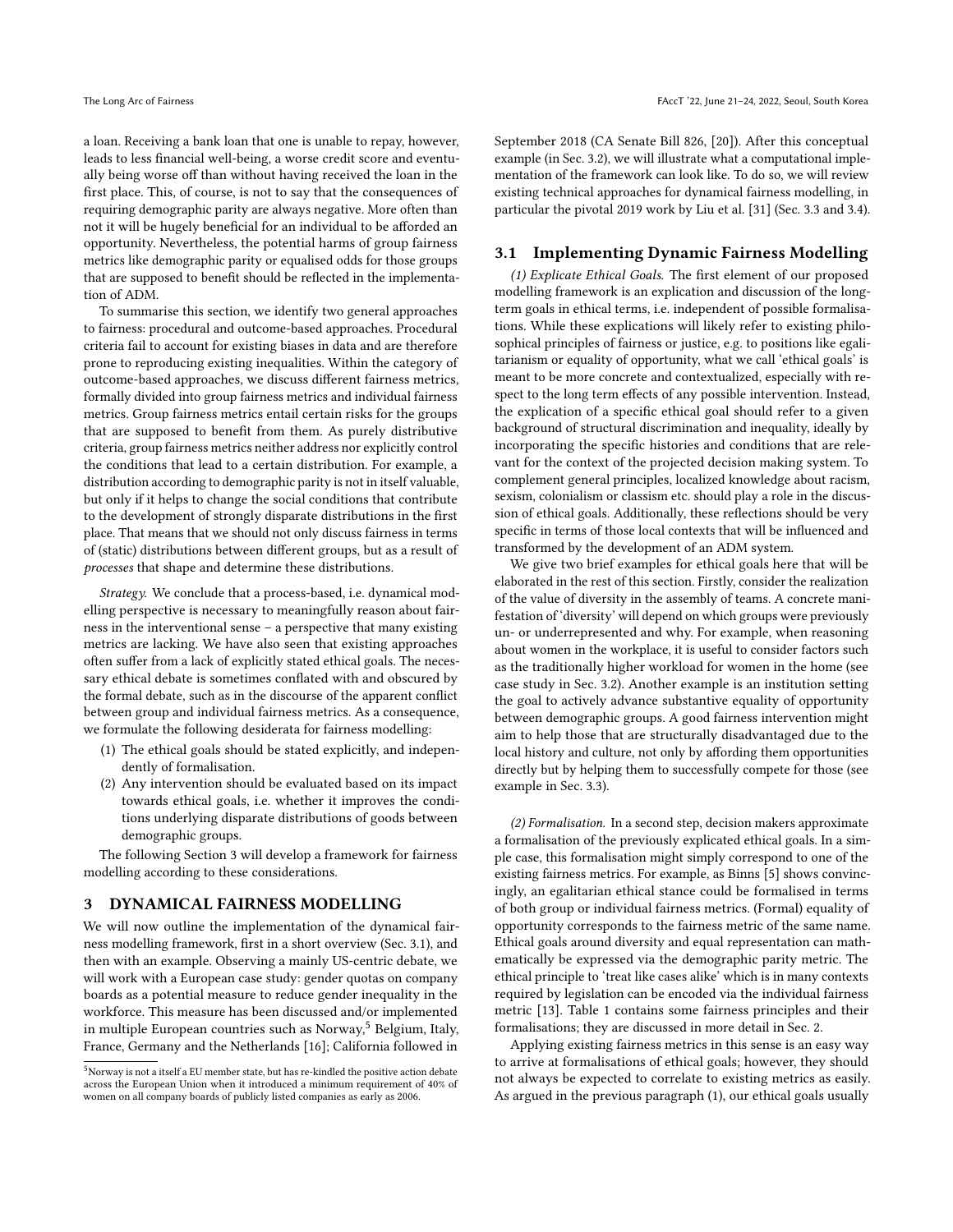require a higher level of specificity and contextualisation. In particular, as we will show with an example in the next section, many ethical goals are more robustly formalised under a long-term view. This temporal perspective is important to address not only the symptoms of structural discrimination, but also the conditions that produce them. This dimension is not expressed in the standard fairness metrics, which is why we call them 'static'. Under the dynamic modelling point of view, additional formalisations become available. For example, as we will see in Sec. [3.4,](#page-7-1) Liu et al. [\[31\]](#page-9-16) suggest optimising for equally distributed features (rather than outcomes) as a proxy for fairness.

(3) Modelling Down-Stream Effects. Once the decision maker has formalised their ethical goal, they can start to evaluate any potential course of action against it. This means developing a mathematical model of the downstream consequences of a given action, e.g. will admitting more female students to university programs increase the number of qualified female applicants for certain positions. Of course, the quality of this model is essential for the success of our approach, i.e. it should be based on empirical research and expert knowledge of the problem at hand. Early technical work on dynamical modelling of algorithmic fairness usually proposes models based purely on assumptions which is also valuable, at least to investigate the framework.

Having broken down the dynamical modelling pipeline, we note that a main advantage lies in its explicitness and, consequently, transparency. Each of the steps corresponds to stating or formalising assumptions in a way that can readily be critiqued and tested. Critiquing the first step corresponds to asking: Do we agree with this ethical goal? Disagreeing about the notion of fairness or justice corresponds to a philosophical debate with multiple stakeholders, and ethicists being domain experts. The second step can be evaluated by asking: Does our formalisation indeed capture the ethical goal we have stated? As [\[24\]](#page-9-2) points out, such measurement modelling tasks are standard problems in the quantitative social sciences. They can be accomplished by, for example, testing whether the formalisation is consistent in the sense of test–retest reliability: If the same 'fairness-test' comes out differently for very similar scenarios, the operationalisation at question is not robust, a sign of a poor measurement. For the last step we ask: Does a given fairness intervention indeed have the claimed effect? Again, this question can, in principle, be answered with expert knowledge and empirical data whenever the research is available. For example, Kalev et al. [\[26\]](#page-9-17), survey the effect of a variety of positive action policies on management diversity. If such data is not available yet one might decide to roll out the intervention and measure its effects (given budget and ethical constraints). Of course, there might be cases where we fundamentally cannot know the exact outcomes of a certain intervention in advance. In such cases, we might include our epistemic uncertainty in the model of down-stream effects. In critical applications we might decide on conservative interventions with less potential upsides, but more predictable downstream effects. By enabling us to challenge underlying assumptions and mechanisms dynamical modelling provides an interface for interdisciplinary collaboration between stakeholders, technologists, ethicists, social scientists and other experts.

#### <span id="page-5-0"></span>3.2 An Example: Women on Company Boards

The EU as well as individual member countries have been concerned with gender inequality in the workplace and have discussed and implemented a range of interventions, most notably gender quotas for company boards. Such quotas require the boards of publicly listed companies in the respective countries to contain at least a certain percentage of women, typically between 30 and 40% where such solutions are implemented [\[25\]](#page-9-18). This section illustrates dynamical fairness modelling by measures of such a fairness intervention. We note that hiring decisions for company boards are not algorithmic in the sense of being fully automated or processed by machines – certainly, such high stakes personnel decisions are currently made by humans. Rather, they are algorithmic in a broader sense that there is 'a step-by-step procedure for solving a problem or accom-plishing some end'<sup>[6](#page-5-1)</sup>, i.e. an underlying set of (implicit) rules that the decision makers are following. In this sense, most 'principled' decisions can be considered algorithmic.

(1) Ethical Goals: Equality of Opportunity, Diversity and Representation. The 2013 report on 'Positive Action Measures to Ensure Full Equality in Practice between Men and Women, including on Company Boards' [\[36\]](#page-9-19) prepared for the European commission identifies three ethical goals (referred to as 'normative goals' in the text) of such interventions. The first goal is to 'improve the ability of the disadvantaged group to compete for the available opportunities', i.e. ensuring substantive equality of opportunity. Substantive (or, in Rawls' terms, fair) equality of opportunity is distinct from formal equality of opportunity, in that it does not require equal hiring criteria on paper, but equality in the chances to satisfy those criteria [\[2\]](#page-8-9). Secondly, they aim 'to limit the negative effects on women's position in the labour market of the unequal distribution of responsibilities in the family'. The third goal is to 'to ensure the balanced representation of men and women in bodies with significant decision-making powers'. Instead of taking the individual's perspective, this last goal is formulated from society's point of view. It could be interpreted as the value of diversity in itself, via some sort of democratic legitimacy (i.e. bodies of significant decisionmaking powers should be demographically representative of the people they are governing) or via the improved results achieved by diverse teams [\[33\]](#page-9-20).

(2) Formalisation: Demographic Parity, but in the Long Term. At a first glance, the third ethical goal seems to translate into a formalisation straightforwardly: 'balanced representation of men and women' corresponds to demographic parity. That is, if the base population consists of 50% women, one would aim for the same proportion of female board members. When comparing with the notion of demographic parity encoded in EU legislation, we note a subtle difference to the classic notion from the fair ML literature where demographic parity is understood to apply to *any single de*cision in isolation. However, in this real world example it is usually formulated as a long-term goal, i.e. quotas are to be met within a time frame, typically a small number of years [\[25\]](#page-9-18). While this might seem like a political technicality at first (we cannot force companies to fire and hire new boards on the spot), we believe that we see

<span id="page-5-1"></span> $^6$  Definition of algorithm according to [https://www.merriam-webster.com/dictionary/](https://www.merriam-webster.com/dictionary/algorithm)  $\,$ [algorithm.](https://www.merriam-webster.com/dictionary/algorithm)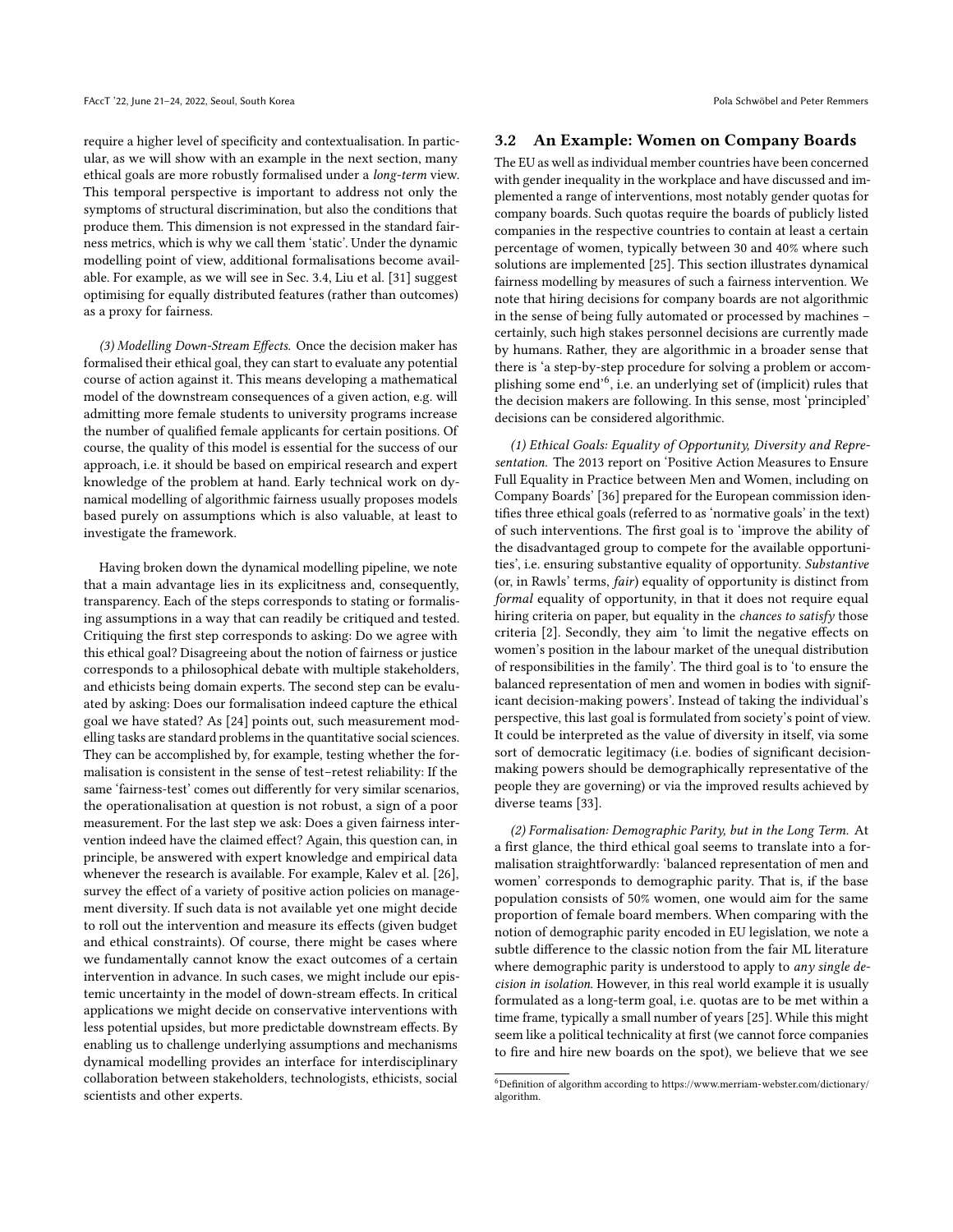a general property of fairness principles and their formalisations at play: They are often best thought of as aspirational long-term goals rather than short-term strategies. Indeed, in our example, people generally agree that more balanced company boards are desirable in the long-term, but disagree on the best measures to achieve such parity: In 2010 [\[36\]](#page-9-19), '77% of the Europeans are of the opinion that we need more women in management positions [...]. At the same time, Europeans are rather sceptical about strong positive action measures. The Eurobarometer survey found that 44% of European respondents (44% W, 44% M) consider that the most efficient measures consist of encouraging enterprises and public administrations to take measures to foster equality between women and men ("code of good practice") and to fight against stereotypes' while 'concerning the imposition of quotas by law, it is favoured by 19% of European respondents (20% W, 18% M)'.

(3) Modelling Down-Stream Effects: The Effectiveness of Positive Action. Having decided on demographic parity (formalised in the long-term sense) as the ethical goal, states can consider different policies to achieve them. A naive way might be to immediately require demographic parity, i.e. re-appoint company boards in a gender-balanced manner and keep the demographic parity constraint for all future personnel decisions. While fulfilling the criterion on paper, this approach does not seem to actually align with many people's moral intuitions (as seen in the Eurobarometer survey data above). They might disagree with this intervention for the reasons that we are familiar with from the fair ML literature: Assume the reason for seeing few female board members is not blatant sexism, or what economists call taste-based discrimination [\[4\]](#page-8-10), but rather the applicant pool containing few qualified women according to the current hiring criteria. Then, achieving demographic parity immediately can imply hiring 'less qualified' women, or, given equal qualification, preferring women to men which might seem unfair towards their 'more qualified' male counterparts. Such violation of the equal treatment principle is discussed in the fair ML literature as a contradiction between individual and group fairness (see Sec. [2.2\)](#page-2-0). We note that contrary to this intuition, EU law explicitly allows for preferential treatment in the context of positive action: 'With a view to ensuring full equality in practice between men and women in working life, the principle of equal treatment shall not prevent any Member State from maintaining or adopting measures providing for specific advantages in order to make it easier for the underrepresented sex to pursue a vocational activity or to prevent or compensate for disadvantages in professional careers' (Article 157(4), Consolidated version of the Treaty on the Functioning of the European Union (TFEU)).

Secondly, as we have seen in Sec. [2.2,](#page-2-0) some argue that drastic preferential treatment might have negative consequences for the women themselves: Women might be perceived as less competent in their jobs when quotas are employed in their selection regardless of their actual qualifications [\[12\]](#page-8-11). If they were indeed appointed despite being less qualified, they might be less likely to being re-appointed or recommended by their colleagues for other opportunities. More dramatically for the underrepresented group, under-qualified women in such jobs might lead to statistical discrimination against the group of women as a whole. After observing less qualified female individuals, decision makers might conclude that

women in general are less able to perform well in the job. We note that this argument is based on the implicit assumption that there are essentially no qualified females in the candidate pool (since we would still be able to hire the most qualified ones under a quota solution). This seems implausible given the fact that more women than men graduate from higher education programs in the EU: In 2019, 46 % of women aged 30 − 34 had attained tertiary education and only 35  $\%$  of men across the EU Eurostat (2021).  $^7$  $^7$  On the other hand, the 'negative example' argument works in the other direction as well: quotas and the resulting increased representation of women produce more role models and can lead to an increased willingness for women to compete for the jobs [\[3\]](#page-8-12).

Thirdly, it is not clear that demographic parity is indeed desirable if it is achieved by continuously applying quotas. Fairness interventions are lawful and desirable, but they should tackle the cause of the inequalities and should thus be temporary. According to the UN Convention on Elimination of Discrimination against Women (Article 4(1)), positive action measures 'shall be discontinued when the objectives of equality of opportunity and treatment have been achieved' [\[17\]](#page-9-21). The goal of a good fairness intervention is that it will become redundant over time.

Interestingly, operationalising demographic parity on boards in this sense illustrates a problem with the ethical goal and its formalisation itself. If we achieve demographic parity by continuing to apply quotas every time we have to make a hiring decision but the actual distribution of qualified candidates never changes, i.e. the parity never becomes the 'natural' state (or the stationary distribution of the process), the strategy does not actually appear to be successful in achieving equality in the workplace. Instead, we want to improve the situation for the underrepresented group and design interventions which actually lead to more women being qualified for those board seats (this might not mean changing the women but changing the qualifications). Thus, the ethical goal in its first formulation above, to 'improve the ability of the disadvantaged group to compete for the available opportunities', turns out to be a more complete picture. Once this is achieved, we can obtain demographic parity without any further interventions because more women will be qualified <sup>[8](#page-6-1)</sup>. The formalised debate has, in a way, informed the ethical one (rather than just vice versa).

Under these considerations, one might define 'robust', long-term demographic parity as goal and develop other, temporary strategies to achieve it by improving women's conditions for competing in the labour market. The range of such alternative strategies is wide: A group of approaches aims to enable mothers to (re-)join the workforce, those include flexible work hours or part-time employment, or providing company childcare facilities. Some countries require nomination parity, i.e. employers have to nominate two candidates, one of each gender for every position [\[36\]](#page-9-19). We also might invest more in developing female talent early on, in universities or graduate programs, or invest in diversity training or more inclusive job ads. Amongst those interventions, we naturally prefer those which

<span id="page-6-0"></span> $^7\rm{Gender}$  statistics. Eurostat. Retrieved from [https://ec.europa.eu/eurostat/statistics](https://ec.europa.eu/eurostat/statistics-explained/index.php?title=Gender_statistics#Education)[explained/index.php?title=Gender\\_statistics#Education](https://ec.europa.eu/eurostat/statistics-explained/index.php?title=Gender_statistics#Education)

<span id="page-6-1"></span> $8$ This is based on the assumption that women and men have similar cognitive markups and would, given 'free' choice choose similar professions in distribution. This is a somewhat controversial assumption (what if women choose not to be on board seats?), but it seems to be consistent with the EU law's conception of gender equality.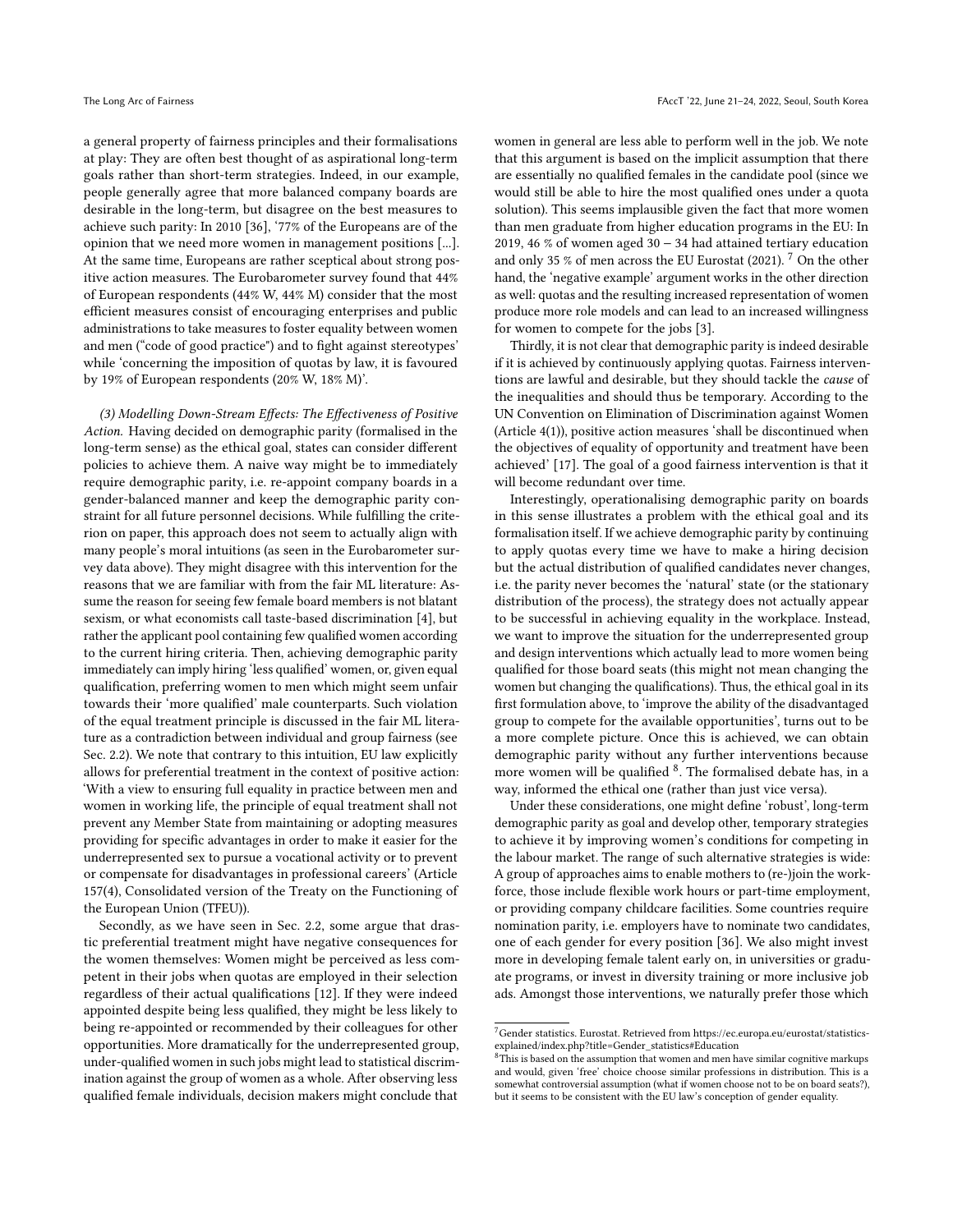are most effective, i.e. the best under our model of down-stream effects. In this example, the first group of measures seems to be the least effective [\[36\]](#page-9-19). Wheatley [\[39\]](#page-9-22) suggests that part- and flexi-time arrangements often have negative effects on women's careers since they are likely to re-enforce the traditional dynamics of women working more in household and families.

This example has illustrated the strengths of the dynamical modelling perspective: As argued theoretically in Sec. [2,](#page-1-0) we have seen how ethical deployment of any algorithmic decision making system in a complex, real world required its embedding into a much bigger context than what static fairness metrics can provide. If we aim to implement it as a fairness intervention, i.e. under the interventional perspective from Sec. [1,](#page-0-0) we need to consider any decision's consequences over time, and how those feed back into the features relevant for decisions in the future. The dynamical fairness modelling approach can be a formal language for this. Indeed, it can be helpful for such reasoning by bridging the gap between the ethical and the formal debate. After illustrating the approach conceptually, we will now move on to the technical perspective of how dynamical fairness modelling might be implemented in a computational setting by reviewing early existing work.

# <span id="page-7-0"></span>3.3 A Computational Example: Liu at al.'s Delayed Impact of Fair Machine Learning

Liu et al. [\[31\]](#page-9-16) propose a mechanism which allows for temporal analysis of ML decision processes by introducing 'a one-step feedback model of decision-making that exposes how decisions change the underlying population over time'. Under this model, the authors study whether certain fairness criteria indeed improve the of wellbeing of a disadvantaged group, or whether they might even lead to a decline in the variable of interest. To our knowledge, this is some of the earliest technical work that fits within the framework of dynamical fairness modelling, and we will illustrate here how Liu et al.'s approach is one strategy to implementing it.

Ethical goal: Their ethical goal is to 'promote the long-term wellbeing of disadvantaged groups' ([\[31\]](#page-9-16), p. 1).

Formalisation: Two groups A and B associated with a protected attribute are characterised by distributions  $\pi_{A/B}$  of qualification scores  $X$ . The notion of well-being referred to in the ethical goal is then equated with this qualification score. For example, the authors use an individual's credit score as a proxy for their financial wellbeing in the lending example. Institutions have selection policies  $\tau_{A/B}$  (rates at which score they accept credit applications), and those have down-stream effects on the individuals. In particular, they assume the availability of a function  $\Delta : \mathcal{X} \mapsto \mathbb{R}$  that provides the expected change in score for a selected individual at a given score. The expected change for the group as a whole is denoted by  $\Delta \mu_{A/B}$ . The authors then distinguish between long-term improvement ( $\Delta \mu_{A/B} > 0$ ), stagnation ( $\Delta \mu_{A/B} = 0$ ), and decline  $(\Delta \mu_{A/B} < 0)$  for the groups A and B. The suggested metric for evaluating a decision making policy refers to the change of this average qualification score. A desirable policy leads to an increased average qualification score for the individuals of the disadvantaged group.

Model of downstream effects: The authors assume access to a function  $\Delta : \mathcal{X} \mapsto \mathbb{R}$  that provides the expected change in score for an individual with score  $x$ . As discussed in Sec. [3,](#page-4-0) such a function is in practice difficult to construct. In their lending example, they assume the following simple structure: They denote by  $\rho(x)$  the probability of an individual with score  $x$  to be able to repay the loan.  $c_{+}$  is the benefit from being granted a loan and being able to repay, <sup>c</sup><sup>−</sup> is the cost for the individual of defaulting on the loan (for example, the worsened credit score). Then,  $\Delta(x) = c_+\rho(x) + c_-(1 \rho(x)$ ).

The authors show that static fairness metrics, especially demographic parity, can under certain conditions lead to a decline of the qualification score, and thus to the protected group being worse off in the long term. This finding ties in with the problems outlined in Sec. [2.](#page-1-0) As a corrective, the authors suggest optimising for an improvement of the qualification score for the disadvantage group directly rather than applying existing fairness metrics after the fact. This suggestion perfectly aligns with our framework. Instead of deciding on interventions beforehand and evaluating their consequences, we suggest to work backwards from the goal.

## <span id="page-7-1"></span>3.4 Related Work

Similar in spirit to Liu et al. [\[31\]](#page-9-16), Zhang et al. [\[40\]](#page-9-23) discuss the impact of static fairness metrics and constraints on the long term well-being of different demographic groups. Unlike Liu et al.'s work, an individual's qualification is here modelled as a latent, unobservable variable. Observable scores like school grades are viewed as noisy estimates for the underlying qualification – a relevant difference in the light of ongoing debates about discriminating bias of school grades or standardised tests [\[14,](#page-9-24) [19\]](#page-9-25). Their findings again highlight the complexity of the issue: Whether a given, static fairness constraint is beneficial or detrimental downstream depends on the specifics of the problem at hand and cannot be determined without an analysis of the decision's consequences over time.

Kannan et al. [\[27\]](#page-9-26) analyse fairness policies for college admission and share our view on the essence of the fair ML issue: 'What is often unstated (and perhaps not even explicitly considered by the colleges) is what exactly the long term goals of these policies are, beyond the short term goal of having a diverse freshman class' ([\[27\]](#page-9-26), p. 2). The authors formalise two such long term goals by analyzing how the college admission and grading policy influences a potential employer's hiring decision. Firstly, downstream equal opportunity requires that suited college graduates are equally likely to be hired independent of their demographic. Secondly, elimination of downstream bias demands that 'rational employers selecting employees from the college population should not make hiring decisions based on group membership' ([\[27\]](#page-9-26), p. 2). This second criterion is equivalent to demanding that the college grades are distributed such that the employer can apply the 'blindness' criterion from see Sec. [2.2](#page-2-0) without obtaining sub-optimal decisions, i.e. hiring candidates with subpar qualifications. Like Zhang et al. [\[40\]](#page-9-23), this work models a student's true qualification as a latent variable that can only be estimated noisily by standardised test scores or college grades. Their finding consists in yet another 'inconsistency statement': in general, downstream equal opportunity and elimination of downstream bias cannot be achieved simultaneously.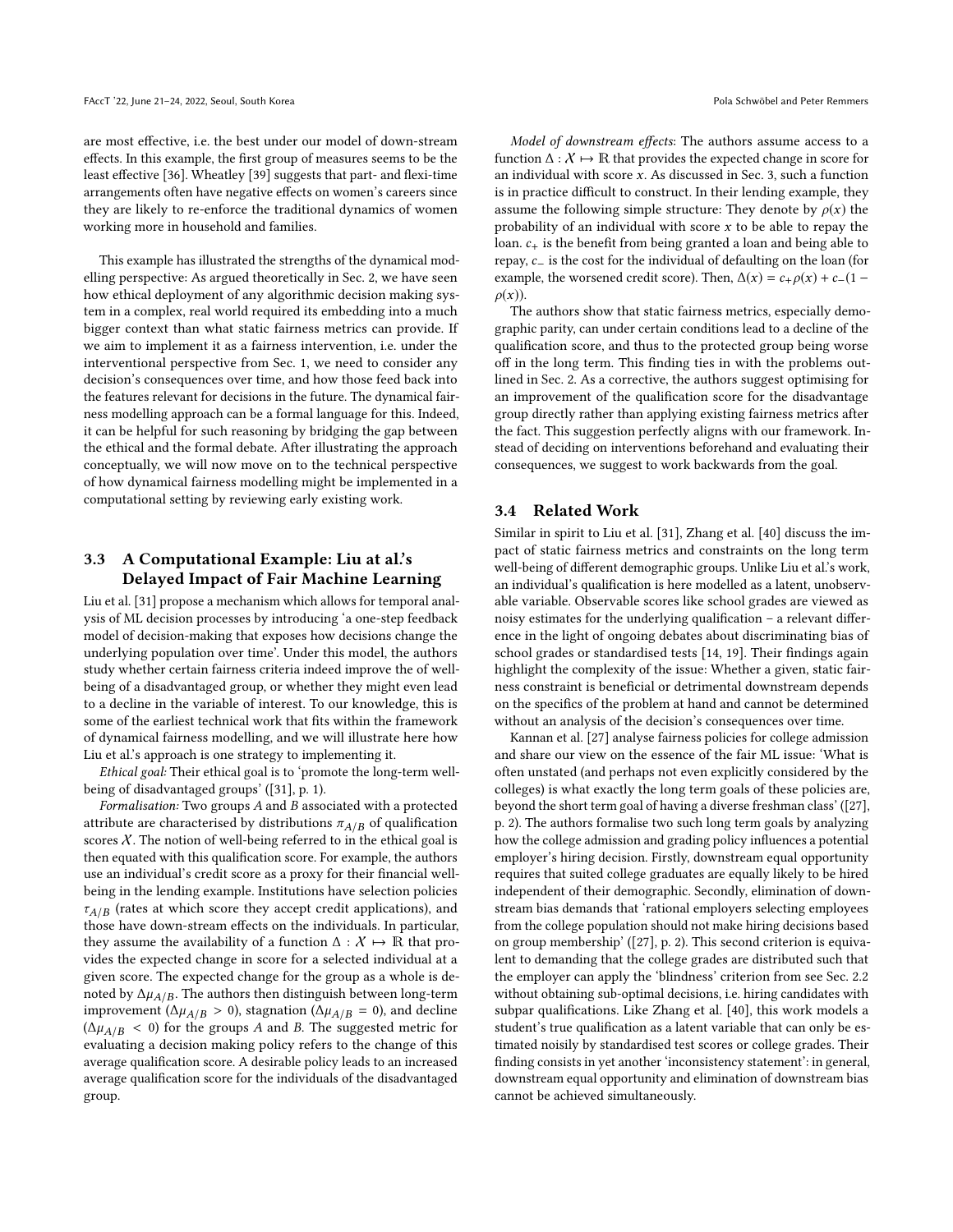Heidari et al. [\[23\]](#page-9-27) take a societal perspective rather than focusing on the individual. The authors formalise a mathematical model for allocating opportunities such as college admissions to people. Motivated by an extremely strong correlation between US parents' and their kids' socioeconomic status (thus low intergenerational mobility), the effects of positive action on intergenerational socioeconomic status is analysed. In line with our intuition about dynamic fairness modelling and the importance of a long-term view, the authors find the following: An optimal allocation policy that only takes the current generation into account will not employ positive action. However, when future generations are taken into account the optimal policy – in the utilitarian sense of maximising the number of people who are given an opportunity and succeed – will include positive action. Intuitively, this is because a child of a well-off individual is likely to be well-off themselves, and so giving somebody the chance to improve their socioeconomic status has positive downstream effects for society.

## <span id="page-8-4"></span>4 CONCLUSION

This work has introduced a framework for dynamical fairness modelling, which we believe to have two main advantages over many of the existing fairness metrics. Firstly, it forces the decision maker to explicate their ethical goals and commitments, hereby increasing transparency and helping to disentangle the formal and the ethical debates underlying fair ML. This clarification is motivated by the observation that most problems of fairness cannot be solved in the context of a purely technical discussion. While formalisation and technical implementation of fairness metrics may clarify important aspects, the results remain too limited to address ethical and political issues. Thus, we want to foster a technical debate which is rooted in, and informed by, an ethical one. Secondly, it provides a more contextualised approach than existing methods. In particular, it accounts for biased data (as a consequence of inequalities in the status quo) and it provides a better starting point for addressing structural differences between groups, eventually improving the conditions for the previously disadvantaged. We have identified this motive for fair ML as the interventional perspective.

In our thinking about technology's role in the process, we perceive an opportunity. This opportunity, we believe, is not aimed at technological 'solutionism': While a technological approach cannot count as a 'solution' by itself, it can work to suggest a certain level of discourse – specifically, a translation of technical metrics into terms compatible to an ethical assessment (and vice versa). We have seen this interplay of different levels of discourse in Sec. [3.2,](#page-5-0) where modelling efforts have aided our ethical reasoning. Thus, we propose dynamical fairness modelling as a technically mediated way to present issues of fairness in more appropriate terms.<sup>[9](#page-8-13)</sup>

Limitations. The core of our framework is a model of the downstream effects of any fairness intervention. Developing such a model is difficult. How does a college admission, bank loan or hiring decision today affect an individual's well-being, qualifications and socio-economic status in the future? One might argue that if we had access to such information, we might already be much better at designing fair policies. In the context of ML, this information could

come in the form of datasets recording populations over time. Such datasets are not currently part of the standard machine learning toolbox, but could easily be made available given the 'big data' culture and ways we collect large amounts of data on essentially everything. Of course, the issues around privacy and the economy of surveillance practices arising from this type of data collection themselves pose a set of ethical questions.

We note that our modelling approach is relevant to a certain type of decision maker. A somewhat broad scope is required for taking the interventional perspective, both in terms of goals/motivations and competencies. Dynamical fairness modelling is relevant to decision processes that happen on a relatively long timeline, and are aiming to make societal change. Decision makers in a public institution or the government come to mind, and we deem the framework equally relevant from a research perspective. On the other hand, it might be less applicable for actors within companies which structurally are often operating on shorter time horizons, and whose primary goals might be different from changing society. But for those striving to make real change in the 'interventional sense' of improving conditions for the previously disadvantaged, we hope this contribution is useful.

# ACKNOWLEDGMENTS

The authors wish to thank Søren Hauberg and his research group for interesting discussions and extensive feedback on this work. Special thanks also to Miguel González Duque for editorial help. The authors declare no additional sources of funding, and no financial interests.

#### REFERENCES

- <span id="page-8-0"></span>[1] Julia Angwin, Jeff Larson, Surya Mattu, and Lauren Kirchner. 2016. Machine Bias. ProPublica, May 23, 2016 (2016), 139–159. [https://www.propublica.org/article/](https://www.propublica.org/article/machine-bias-risk-assessments-in-criminal-sentencing) [machine-bias-risk-assessments-in-criminal-sentencing](https://www.propublica.org/article/machine-bias-risk-assessments-in-criminal-sentencing)
- <span id="page-8-9"></span>[2] Richard Arneson. 2015. Equality of Opportunity. In The Stanford Encyclopedia of Philosophy (Summer 2015 ed.), Edward N. Zalta (Ed.). Metaphysics Research Lab, Stanford University.
- <span id="page-8-12"></span>[3] Loukas Balafoutas and Matthias Sutter. 2012. Affirmative Action Policies Promote Women and Do Not Harm Efficiency in the Laboratory. Science 335, 6068 (Feb. 2012), 579–582.<https://doi.org/10.1126/science.1211180>
- <span id="page-8-10"></span>[4] Gary S. Becker. 1971. The Economics of Discrimination. University of Chicago Press.<https://doi.org/10.7208/chicago/9780226041049.001.0001>
- <span id="page-8-3"></span>[5] Reuben Binns. 2020. On the Apparent Conflict between Individual and Group Fairness. In Proceedings of the ACM Conference on Fairness, Accountability, and Transparency. ACM, 514–524.<https://doi.org/10.1145/3351095.3372864>
- <span id="page-8-1"></span>Joy Buolamwini and Timnit Gebru. 2018. Gender Shades: Intersectional Accuracy Disparities in Commercial Gender Classification. In Proceedings of the ACM Conference on Fairness, Accountability and Transparency. PMLR, 77–91.
- <span id="page-8-7"></span>[7] Toon Calders, Faisal Kamiran, and Mykola Pechenizkiy. 2009. Building Classifiers with Independency Constraints. In 2009 IEEE International Conference on Data Mining Workshops. IEEE, IEEE, 13–18.<https://doi.org/10.1109/icdmw.2009.83>
- <span id="page-8-6"></span>[8] Silvia Chiappa and William S. Isaac. 2018. A Causal Bayesian Networks Viewpoint on Fairness. In IFIP International Summer School on Privacy and Identity Management. Springer, 3–20.
- <span id="page-8-8"></span>[9] Alexandra Chouldechova. 2017. Fair Prediction with Disparate Impact: A Study of Bias in Recidivism Prediction Instruments. Big Data 5, 2 (June 2017), 153–163. <https://doi.org/10.1089/big.2016.0047>
- <span id="page-8-5"></span>[10] Kathleen Creel and Deborah Hellman. 2021. The Algorithmic Leviathan: Arbitrariness, Fairness, and Opportunity in Algorithmic Decision Making Systems. Virginia Public Law and Legal Theory Research Paper 2021-13 (2021).
- <span id="page-8-2"></span>[11] Jeffrey Dastin. 2018. Amazon scraps secret AI recruiting tool that showed bias against women. [https://www.reuters.com/article/us-amazon-com-jobs](https://www.reuters.com/article/us-amazon-com-jobs-automation-insight/amazon-scraps-secret-ai-recruiting-tool-that-showed-bias-against-women-idUSKCN1MK08G)[automation-insight/amazon-scraps-secret-ai-recruiting-tool-that-showed](https://www.reuters.com/article/us-amazon-com-jobs-automation-insight/amazon-scraps-secret-ai-recruiting-tool-that-showed-bias-against-women-idUSKCN1MK08G)[bias-against-women-idUSKCN1MK08G](https://www.reuters.com/article/us-amazon-com-jobs-automation-insight/amazon-scraps-secret-ai-recruiting-tool-that-showed-bias-against-women-idUSKCN1MK08G)
- <span id="page-8-11"></span>[12] Jacquelyn S. DeMatteo, Gregory H. Dobbins, Stephanie D. Myers, and Carolyn L. Facteau. 1996. Evaluations of Leadership in Preferential and Merit-Based Leader

<span id="page-8-13"></span><sup>&</sup>lt;sup>9</sup>On the mediating role of technology, see [\[38\]](#page-9-28).